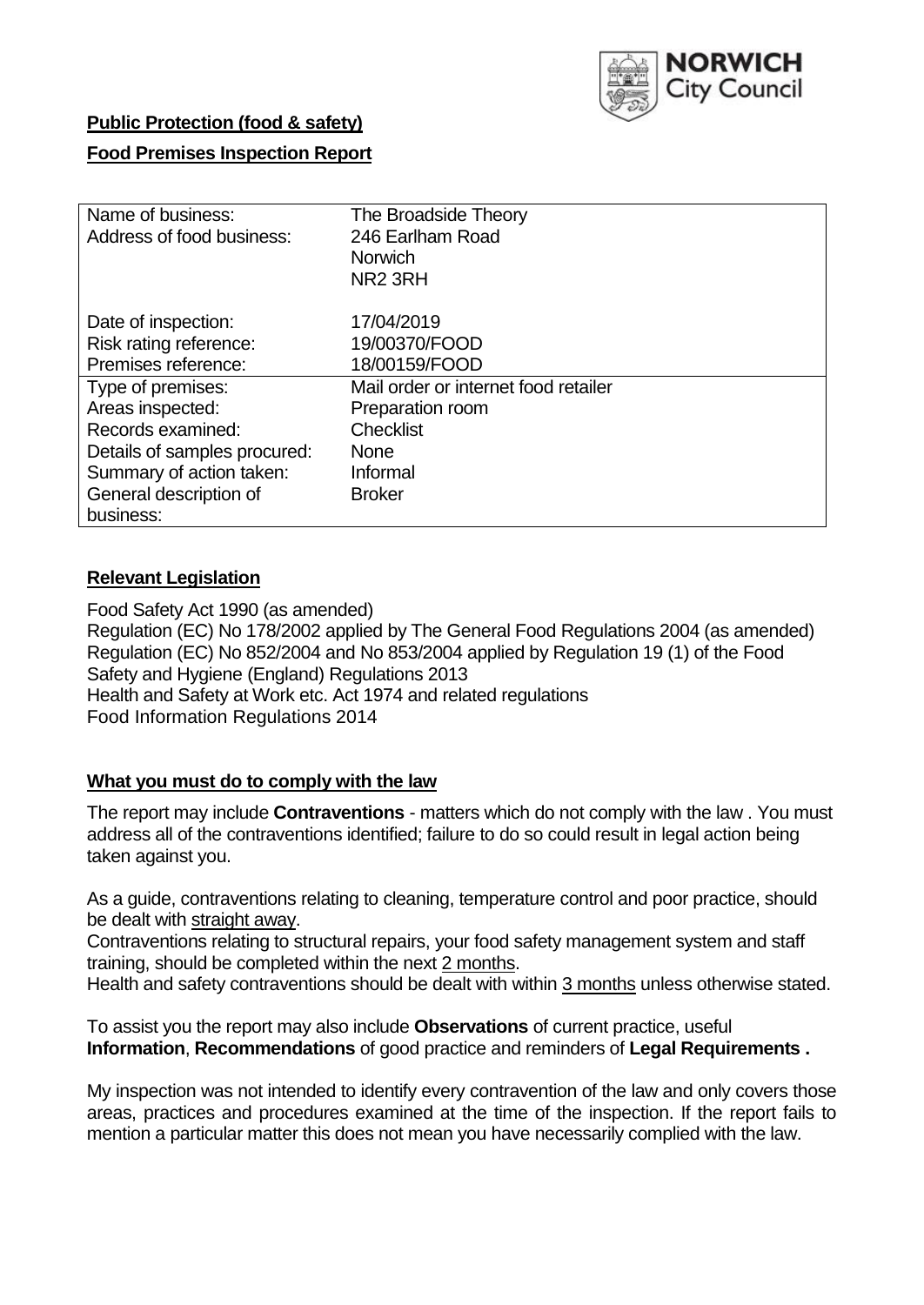# **FOOD SAFETY**

### **How we calculate your Food Hygiene Rating:**

The food safety section has been divided into the three areas which you are scored against for the hygiene rating: 1. food hygiene and safety procedures, 2. structural requirements and 3. confidence in management/control procedures. Each section begins with a summary of what was observed and the score you have been given. Details of how these scores combine to produce your overall food hygiene rating are shown in the table.

| <b>Compliance Area</b>                     |          |    |           | <b>You Score</b> |           |    |           |    |                |  |  |
|--------------------------------------------|----------|----|-----------|------------------|-----------|----|-----------|----|----------------|--|--|
| Food Hygiene and Safety                    |          |    | 0         | $\overline{5}$   | 10        | 15 | 20        | 25 |                |  |  |
| <b>Structure and Cleaning</b>              |          |    | $\bf{0}$  | 5.               | 10        | 15 | 20        | 25 |                |  |  |
| Confidence in management & control systems |          |    | 0         | 5                | 10        | 15 | 20        | 30 |                |  |  |
|                                            |          |    |           |                  |           |    |           |    |                |  |  |
| <b>Your Total score</b>                    | $0 - 15$ | 20 | $25 - 30$ |                  | $35 - 40$ |    | $45 - 50$ |    | > 50           |  |  |
| Your Worst score                           | 5        | 10 | 10        |                  | 15        |    | 20        |    |                |  |  |
|                                            |          |    |           |                  |           |    |           |    |                |  |  |
| <b>Your Rating is</b>                      | 5        | 4. | 3         |                  | 2         |    |           |    | $\overline{0}$ |  |  |

Your Food Hygiene Rating is 5 - a very good standard



# **1. Food Hygiene and Safety**

Food Hygiene standards are excellent. You demonstrated full compliance with legal requirements. You have safe food handling practices and procedures and all the necessary control measures to prevent cross-contamination are in place. **(Score 0)**

### Contamination risks

**Observation** I was pleased to see you were able to demonstrate effective controls to prevent cross-contamination.

### Hand-washing

**Observation** I was pleased to see hand washing was well managed.

### Personal Hygiene

**Observation** I was pleased to see that standards of personal hygiene were high.

### **2. Structure and Cleaning**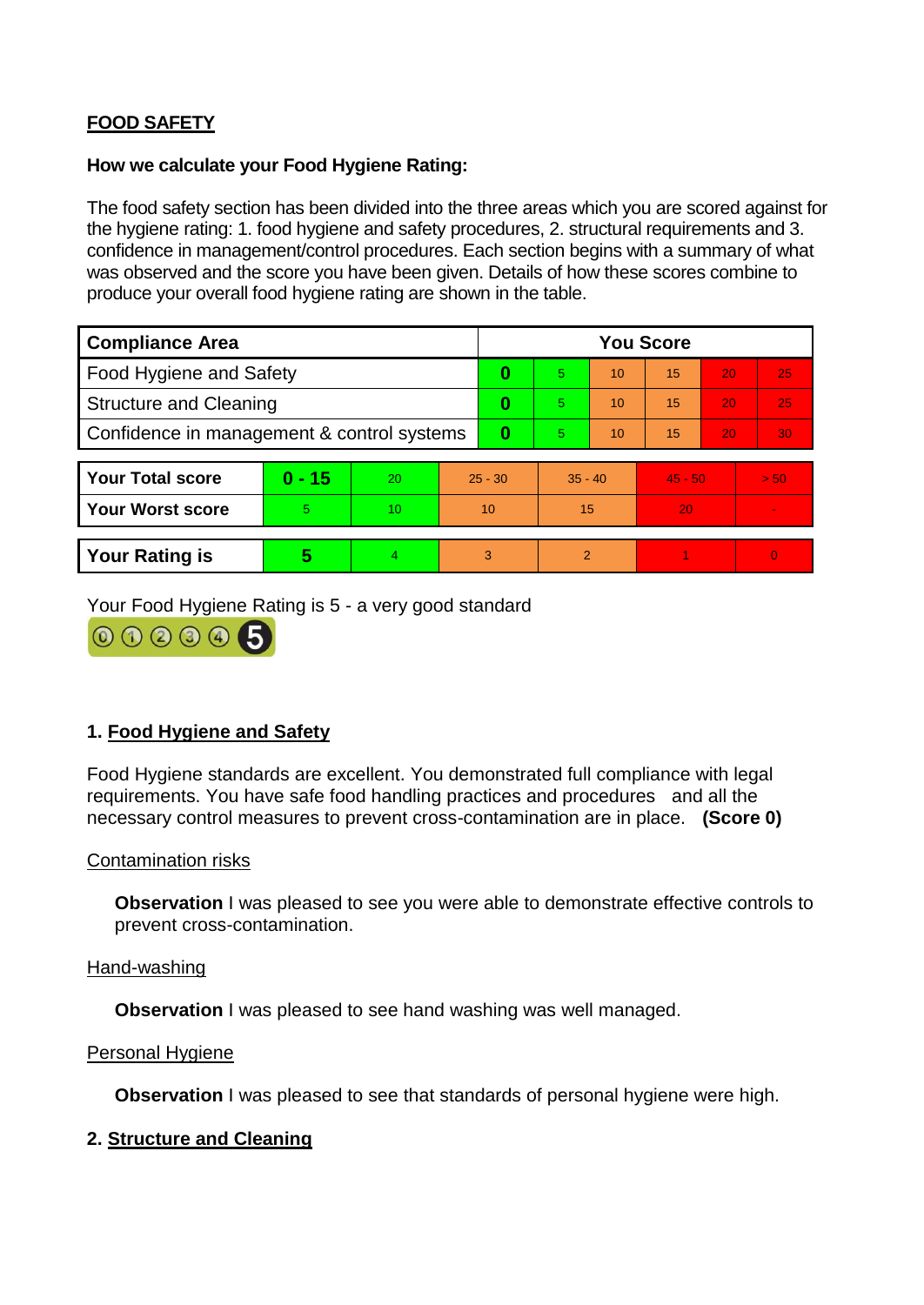The structure facilities and standard of cleaning and maintenance are all excellent and you demonstrated full compliance with the law. There is evidence of effective pest control and procedures are in place to rectify any problems as they arise. There is good provision for waste disposal. **(Score 0)**

### Cleaning of Structure

**Observation** The premises had been well maintained and the standard of cleaning was good.

### Cleaning Chemicals / Materials / Equipment and Methods

**Observation** I was pleased to see that the premises was kept clean and that your cleaning materials, methods and equipment were able to minimise the spread of harmful bacteria between surfaces.

### **Maintenance**

**Observation** You are maintaining the premises in good condition.

#### Facilities and Structural provision

**Observation** I was pleased to see the premises had been well maintained and that adequate facilities had been provided.

### Pest Control

**Observation** I was pleased to see that the premises was proofed against the entry of pests and that pest control procedures were in place.

### **3. Confidence in Management**

A food safety management system is in place and you comply fully with the law. Hazards to food are understood properly controlled managed and reviewed. Your records are appropriate and being maintained. All your staff are suitably supervised and trained. You have a very good track record. **(Score 0)**

### Type of Food Safety Management System Required

**Observation** Your SFBB/food safety management system was in place and working well. I was confident you had effective control over hazards to food.

### **Traceability**

**Observation** Your records were such that food could easily be traced back to its supplier.

### Waste Food and other Refuse